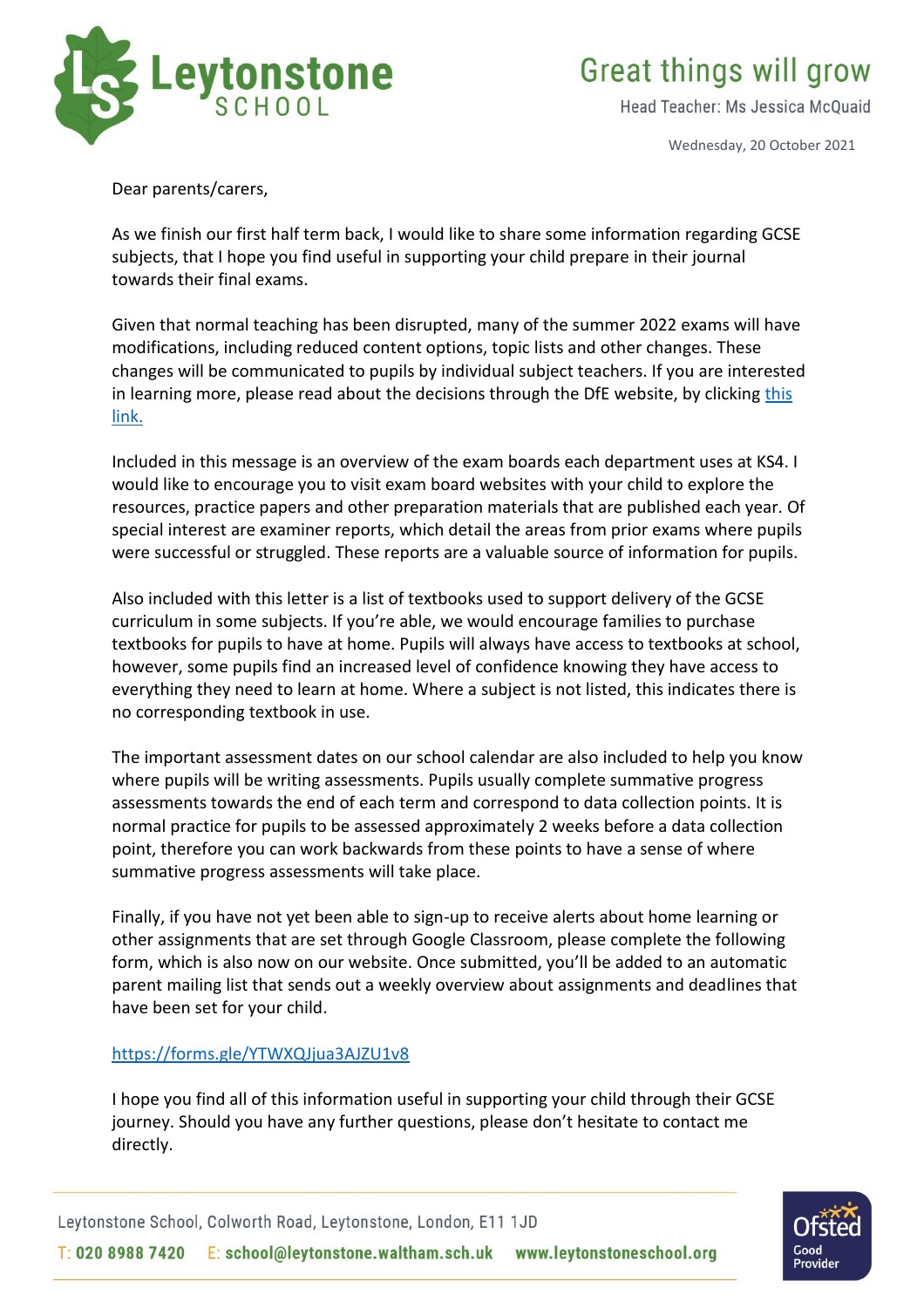

Head Teacher: Ms Jessica McQuaid

Wednesday, 20 October 2021

Sincerely, Brandon Hughes Deputy Head Teacher Leytonstone School 020 8988 7420 ext. 478 [bhughes@leytonstoneschool.org](mailto:bhughes@leytonstoneschool.org)

### **GCSE Exam Boards**

| <b>Subject</b>                | <b>Course Title</b>                                                          | <b>Qualification</b><br><b>Level</b> | <b>Exam Board</b> |
|-------------------------------|------------------------------------------------------------------------------|--------------------------------------|-------------------|
| Art                           | Art and Design                                                               | <b>GCSE</b>                          | <b>AQA</b>        |
| <b>Biology</b>                | <b>Biology</b>                                                               | <b>GCSE</b>                          | <b>AQA</b>        |
| <b>Business</b>               | Pearson BTEC Level 1/Level 2 Tech Award in                                   | BTEC Level 1/2                       | Pearson/Edexcel   |
|                               | Enterprise                                                                   | <b>Tech Award</b>                    |                   |
| Chemistry                     | Chemistry                                                                    | <b>GCSE</b>                          | <b>AQA</b>        |
| <b>Computer Science</b>       | <b>Computer Science</b>                                                      | <b>GCSE</b>                          | <b>OCR</b>        |
| <b>Drama</b>                  | Drama                                                                        | <b>GCSE</b>                          | Pearson/Edexcel   |
| <b>DT</b>                     | Design and Technology                                                        | <b>GCSE</b>                          | <b>WJEC</b>       |
| <b>English Language</b>       | English Language                                                             | <b>GCSE</b>                          | <b>AQA</b>        |
| <b>English Literature</b>     | English Literature                                                           | <b>GCSE</b>                          | <b>AQA</b>        |
| <b>French</b>                 | French                                                                       | <b>GCSE</b>                          | <b>AQA</b>        |
| <b>Food preparation and</b>   | Food preparation and Nutrition                                               | <b>GCSE</b>                          | <b>WJEC</b>       |
| <b>Nutrition</b>              |                                                                              |                                      |                   |
| Geography                     | Geography A                                                                  | <b>GCSE</b>                          | Pearson/Edexcel   |
| <b>Further Maths</b>          | <b>Further Mathematics</b>                                                   | Level 2<br>Certificate               | <b>AQA</b>        |
| <b>Health and Social Care</b> | Pearson BTEC Level 1/Level 2 First Award in<br><b>Health and Social Care</b> | BTEC Level 1/2<br><b>First Award</b> | Pearson/Edexcel   |
| <b>History</b>                | <b>History A</b>                                                             | <b>GCSE</b>                          | Pearson/Edexcel   |
| <b>ICT</b>                    | BTEC Level 1/Level 2 Tech Award in Digital                                   | BTEC Level 1/2                       | Pearson/Edexcel   |
|                               | <b>Information Technology</b>                                                | <b>Tech Award</b>                    |                   |
| <b>Maths</b>                  | Mathematics                                                                  | <b>GCSE</b>                          | Pearson/Edexcel   |
| <b>Media Studies</b>          | <b>Media Studies</b>                                                         | <b>GCSE</b>                          | <b>WJEC</b>       |
| <b>Music</b>                  | <b>Music</b>                                                                 | <b>GCSE</b>                          | <b>WJEC</b>       |
| <b>PE</b>                     | <b>Physical Education</b>                                                    | <b>GCSE</b>                          | <b>AQA</b>        |
| <b>Physics</b>                | Physics                                                                      | <b>GCSE</b>                          | <b>AQA</b>        |
| <b>RE</b>                     | Religious Studies A                                                          | <b>GCSE</b>                          | <b>AQA</b>        |
| Sociology                     | Sociology                                                                    | <b>GCSE</b>                          | <b>AQA</b>        |
| <b>Spanish</b>                | Spanish                                                                      | <b>GCSE</b>                          | <b>AQA</b>        |



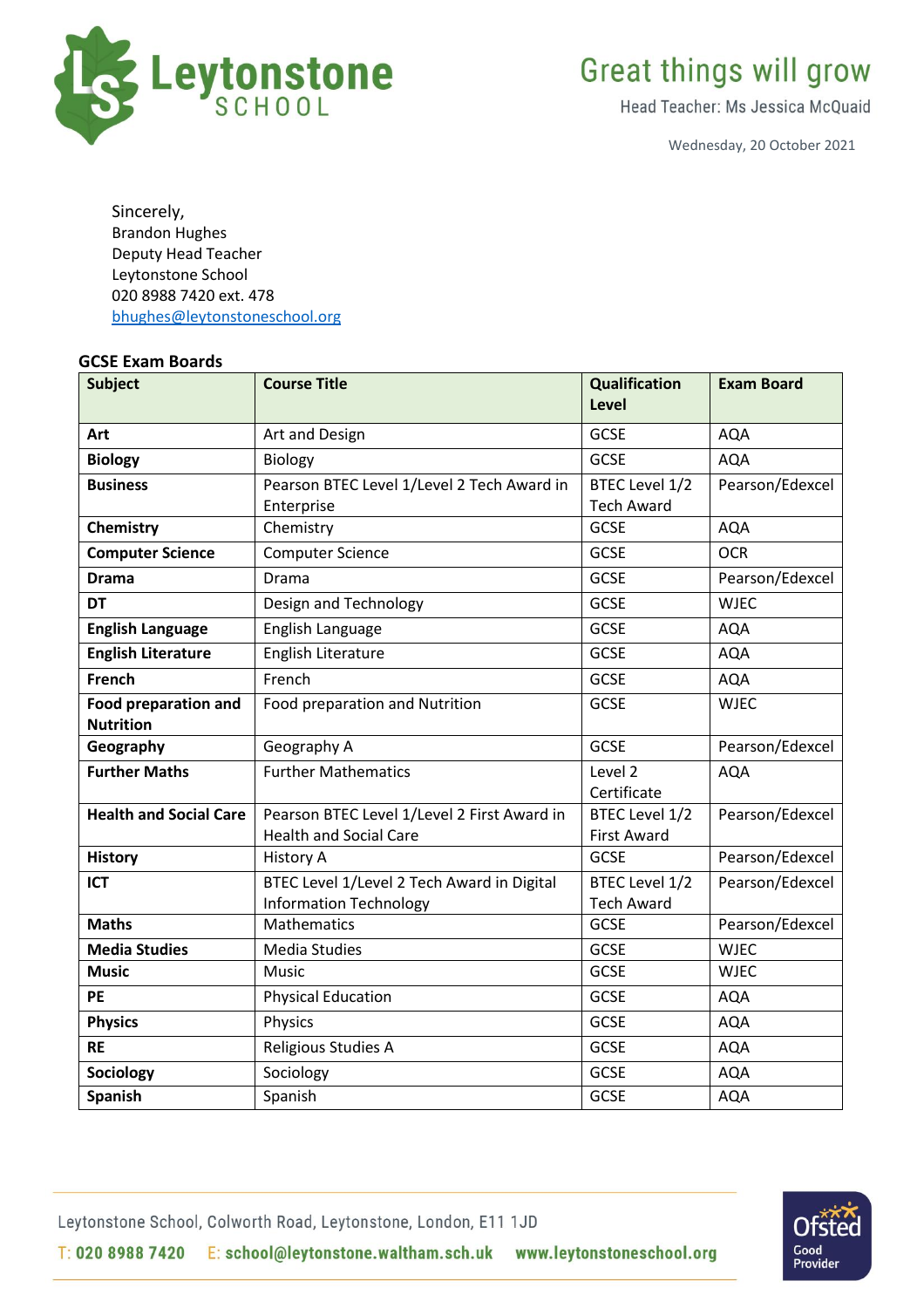

Head Teacher: Ms Jessica McQuaid

Wednesday, 20 October 2021

### **GCSE Textbook and Revision Guide List**

| <b>Subject</b>                             | <b>Recommended Text</b>                                                                                                                                                                                                                                                                                                                                                                                                                                                                                                                                                                                                                                                                                                                                                                                                                                                                                                                                   |  |
|--------------------------------------------|-----------------------------------------------------------------------------------------------------------------------------------------------------------------------------------------------------------------------------------------------------------------------------------------------------------------------------------------------------------------------------------------------------------------------------------------------------------------------------------------------------------------------------------------------------------------------------------------------------------------------------------------------------------------------------------------------------------------------------------------------------------------------------------------------------------------------------------------------------------------------------------------------------------------------------------------------------------|--|
| <b>Business Studies</b><br>(GCSE) Y11 only | AQA, Hodder, Malcolm Surridge, Second Eddition Business<br>$\bullet$                                                                                                                                                                                                                                                                                                                                                                                                                                                                                                                                                                                                                                                                                                                                                                                                                                                                                      |  |
| <b>Business Studies</b><br>(BTEC) Y10 only | BTEC Tech Award Level 1/ 2, Cathy Richards & Helen Coupland-Smith, student book<br>$\bullet$<br>Enterprise                                                                                                                                                                                                                                                                                                                                                                                                                                                                                                                                                                                                                                                                                                                                                                                                                                                |  |
| <b>English</b>                             | Animal Farm: The dystopian classic reimagined with cover art by Shepard Fairey<br>$\bullet$<br>(Penguin Essentials, 94) Pocket Book - 3 July 2008<br>A Christmas Carol (Wordsworth Classics) Paperback - 15 Jan. 2018<br>Oxford School Shakespeare: Macbeth Paperback - 5 Mar. 2009<br>$\bullet$<br><b>Recommended Revision:</b><br>New GCSE English AQA Poetry Guide - Power & Conflict Anthology inc. Online<br>$\bullet$<br>Edition, Audio & Quizzes (CGP GCSE English 9-1 Revision) Paperback - 31 Mar. 2021<br>New GCSE English Text Guide - Animal Farm includes Online Edition & Quizzes (CGP<br>$\bullet$<br>GCSE English 9-1 Revision) Paperback - 4 May 2021<br>New GCSE English Shakespeare Text Guide - Macbeth includes Online Edition &<br>$\bullet$<br>Quizzes (CGP GCSE English 9-1 Revision) Paperback - 7 May 2021<br>AQA GCSE English Language Grades 5-9 Student Book (AQA English) Paperback -<br>۰<br>Student Edition, 27 Feb. 2015 |  |
| <b>French</b>                              | AQA, Oxford University Press, French Higher/Foundation                                                                                                                                                                                                                                                                                                                                                                                                                                                                                                                                                                                                                                                                                                                                                                                                                                                                                                    |  |
| Geography                                  | Edexcel GCSE (9-1) Geography A specification: Geographical Themes and<br>$\bullet$<br>Challenges.<br><b>Recommended Revision:</b><br>Grade 9-1 GCSE Geography Edexcel A - Revision Guide CGP                                                                                                                                                                                                                                                                                                                                                                                                                                                                                                                                                                                                                                                                                                                                                              |  |
| <b>History</b>                             | Edexcel GCSE (9-1) History: Medicine Through Time c. 1250- present (Y10 only)<br>$\bullet$<br>Edexcel GCSE (9-1) History: Conflict in the Middle East, 1945-1995<br>$\bullet$<br>Edexcel GCSE (9-1) History: Early Elizabethan England, 1558-1588<br>٠<br>Edexcel GCSE (9-1) History: Weimar and Nazi Germany, 1918-1939<br>$\bullet$<br><b>Recommended Revision:</b><br>Pearson REVISE Edexcel GCSE (9-1) History: Medicine Through Time (Y10 only)<br>Pearson REVISE Edexcel GCSE (9-1) History: Conflict in the Middle East<br>Pearson REVISE Edexcel GCSE (9-1) History: Early Elizabethan England<br>$\bullet$<br>Pearson REVISE Edexcel GCSE (9-1) History: Weimar and Nazi Germany                                                                                                                                                                                                                                                                 |  |
| ICT                                        | Pearson, BTEC Tech Award Digital Information Technology Student Book<br>$\bullet$                                                                                                                                                                                                                                                                                                                                                                                                                                                                                                                                                                                                                                                                                                                                                                                                                                                                         |  |



Good Provider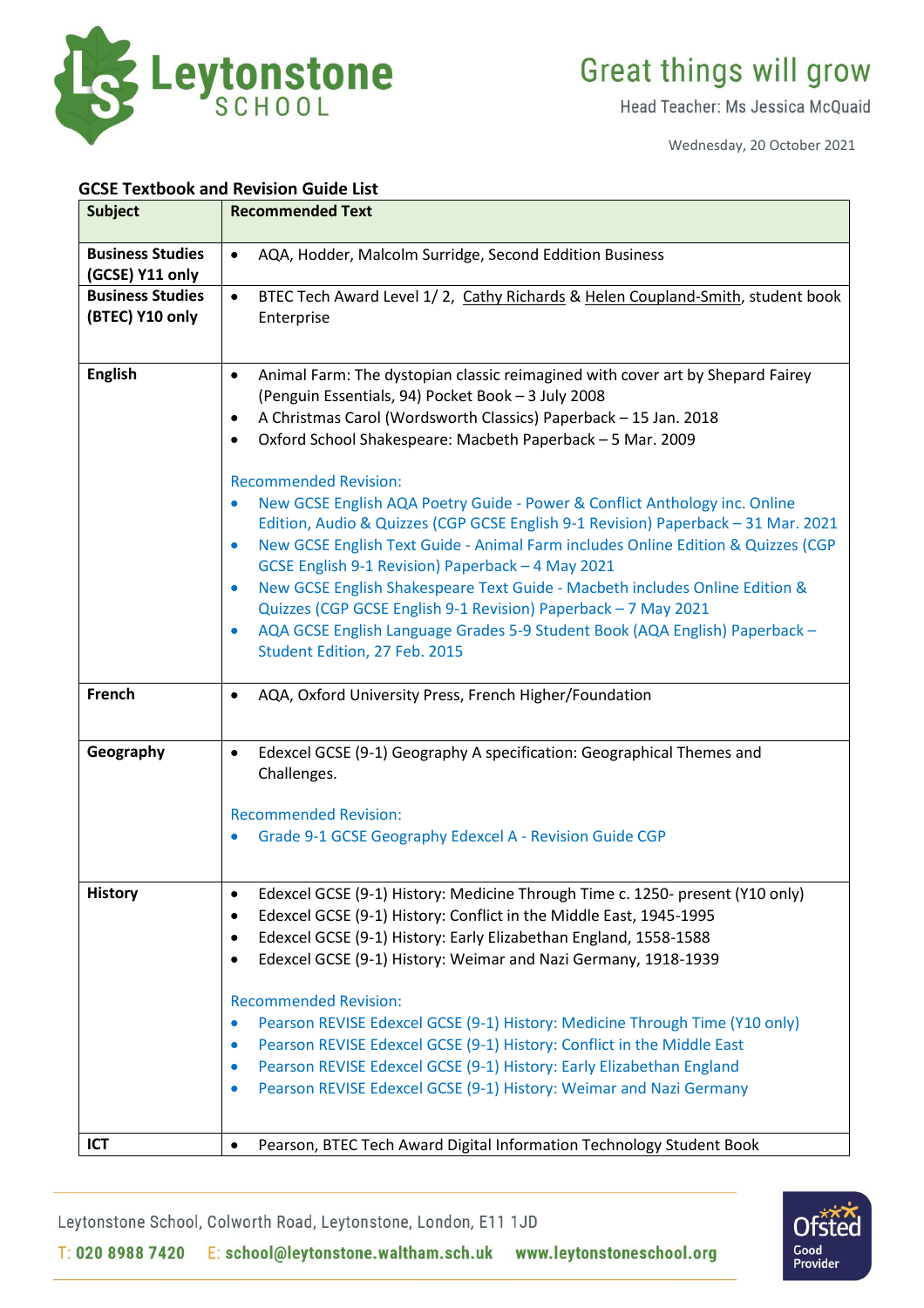

Head Teacher: Ms Jessica McQuaid

Wednesday, 20 October 2021

| <b>Media Studies</b>     | Eduqas, Illuminate publishing, WJEC/Eduqas Media Studies<br>$\bullet$                                            |  |
|--------------------------|------------------------------------------------------------------------------------------------------------------|--|
|                          | <b>Recommended Revision:</b>                                                                                     |  |
|                          | Eduqas, Illuminate publishing, WJEC/Eduqas Media Studies Revision Guide                                          |  |
| <b>Music</b>             | Eduqas, Illuminate Publishing, WJEC/Eduqas GCSE Music Student Book: Revised<br>$\bullet$                         |  |
|                          | Edition by Jan Richards                                                                                          |  |
|                          | <b>Recommended Revision:</b>                                                                                     |  |
|                          | Eduqas, Illuminate Publishing, WJEC/Eduqas GCSE Music Revision Guide - Revised<br><b>Edition by Jan Richards</b> |  |
| <b>Religious Studies</b> | AQA, Oxford, Religious Studies A: Hinduism<br>$\bullet$                                                          |  |
|                          | AQA, Oxford, Religious Studies A: Christianity<br>$\bullet$                                                      |  |
|                          | <b>Recommended Revision:</b>                                                                                     |  |
|                          | AQA, Oxford, AQA GCSE Religious Studies A (9-1): Christianity & Hinduism Revision                                |  |
|                          | Guide                                                                                                            |  |
|                          |                                                                                                                  |  |
| <b>Technology</b>        | Resistant Materials, Graphics and Textiles:                                                                      |  |
|                          | WJEC Eduqas , Hodder, My Revision Notes: WJEC Eduqas GCSE (9-1) Design and<br><b>Technology Paperback</b>        |  |
|                          | Food Preparation:                                                                                                |  |
|                          | WJEC Eduqas , Hodder, My Revision Notes: WJEC Eduqas GCSE Food Preparation                                       |  |
|                          | and Nutrition                                                                                                    |  |
| <b>Science</b>           | AQA, Oxford, Chemistry Third Edition<br>$\bullet$                                                                |  |
|                          | AQA, Oxford, Biology Third Edition<br>$\bullet$                                                                  |  |
|                          | AQA, Oxford, Physics Third Edition<br>$\bullet$                                                                  |  |
|                          | AQA, Oxford, Foundation combined Trilogy and Entry Level Certificate<br>$\bullet$                                |  |
|                          |                                                                                                                  |  |
| Sociology                | AQA, Collins, GSCE (9-1) Sociology Student book<br>$\bullet$                                                     |  |
|                          | <b>Recommended Revision:</b>                                                                                     |  |
|                          | AQA GCSE 9-1 Sociology All-in-One Complete Revision and Practice<br>$\bullet$                                    |  |

#### **Assessment Calendar**

| Year 11 |                                                                     | Year 10 |                                        |
|---------|---------------------------------------------------------------------|---------|----------------------------------------|
|         | Nov 1: Internal department data updates                             |         | Dec 8, 2021: Term 1 data collection    |
|         | Nov 29 - Dec 13, 2021: Mock exam period                             |         | Dec 16, 2021: Term 1 reports released  |
|         | <b>Jan 14, 2022:</b> Mock exam data deadline $+$ end of $\parallel$ |         | March 23, 2022: Term 2 data collection |
|         | year predictions                                                    |         | April 1, 2022: Term 2 reports released |

Leytonstone School, Colworth Road, Leytonstone, London, E11 1JD

T: 020 8988 7420 E: school@leytonstone.waltham.sch.uk www.leytonstoneschool.org